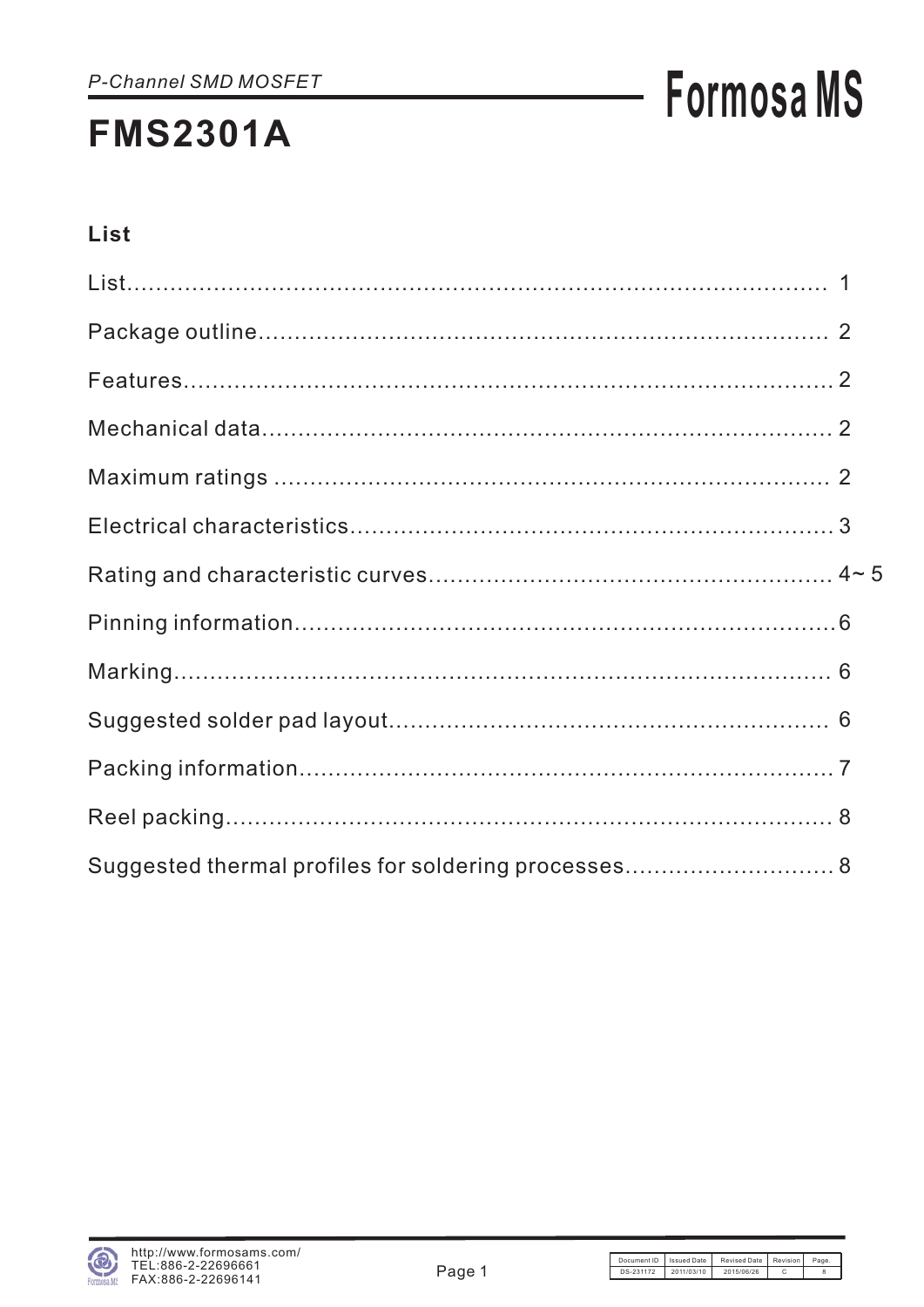# **Formosa MS**

### **20V P-Channel Enhancement Mode MOSFET**

#### **Features**

- $R_{DS(ON)} \leq 75 \text{m}\Omega \textcircled{Q} V_{GS} = -4.5 V$
- $R_{DS(ON)} \leq 95 \text{m}\Omega \textcircled{Q} V_{GS} = -2.5 V$
- $R_{DS(ON)} \leq 130 \text{m}\Omega \textcircled{Q} V_{GS} = -1.8 V$
- Super high density cell design for extremely low R<sub>DS(ON)</sub>
- Exceptional on-resistance and maximum DC current capability
- In compliance with EU RoHS 2002/95/EC directives.
- Suffix "-H" indicates Halogen-free part, ex.FMS2301A-H.

### **Mechanical data**

- Epoxy:UL94-V0 rated flame retardant •
- Case : Molded plastic, SOT-23
- Terminals : Solder plated, solderable per MIL-STD-750, Method 2026
- Mounting Position: Any
- Weight : Approximated 0.008 gram



#### Maximum ratings (AT T<sub>A</sub>=25°C unless otherwise noted)

| PARAMETER                                                    |                      | <b>CONDITIONS</b> | Symbol          | Limit           | <b>UNIT</b>    |  |
|--------------------------------------------------------------|----------------------|-------------------|-----------------|-----------------|----------------|--|
| Drain-source voltage                                         |                      |                   | $V_{DSS}$       | $-20$           | $\vee$         |  |
| $T_{\text{A}}$ = 25 <sup>°</sup> C<br>Drain current-continue |                      |                   |                 | $-3.2$          |                |  |
|                                                              | $T_A = 70^{\circ}$ C |                   | <sup>1</sup> D  | $-2.6$          | A              |  |
| -pulsed                                                      |                      |                   | <sup>1</sup> DM | $-13$           |                |  |
| Gate- source voltage-continue                                |                      |                   | $V_{GS}$        | ±8.0            | V              |  |
| Maximum power dissipation                                    | $T_a = 25^{\circ}$ C |                   |                 | 1.3             |                |  |
|                                                              | $T_a = 70^{\circ}$ C |                   | P <sub>D</sub>  | 0.8             | W              |  |
| Thermal resistance-junction to ambient*                      |                      |                   | $R_{\theta JA}$ | 100             | $^{\circ}$ C/W |  |
| Operation junction temperature range                         |                      |                   | $T_{\rm J}$     | $-55$ to $+150$ | $^{\circ}$ C   |  |
| Storage temperature range                                    |                      |                   | $T_{STG}$       | $-65$ to $+150$ | $^{\circ}$ C   |  |

 $*$  The device mounted on  $1$ in $2$  FR4 board with 2 oz copper

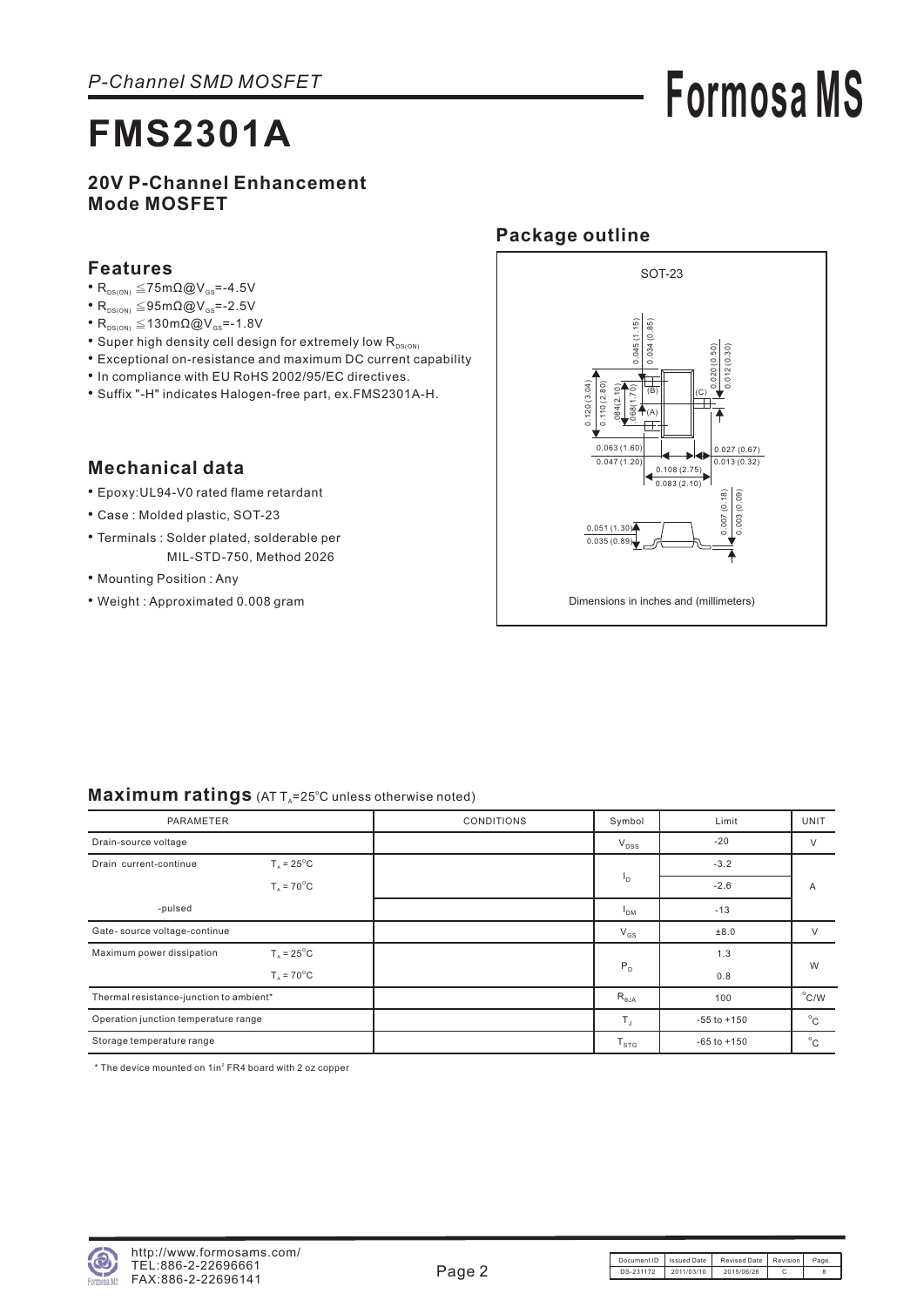# **Formosa MS**

## **FMS2301A**

#### Electrical characteristics (At T<sub>A</sub>=25°C unless otherwise noted)

| PARAMETER                                      | <b>CONDITIONS</b>                                                                       | Symbol                   | MIN.   | TYP.            | MAX.            | <b>UNIT</b> |
|------------------------------------------------|-----------------------------------------------------------------------------------------|--------------------------|--------|-----------------|-----------------|-------------|
| <b>STATIC</b>                                  |                                                                                         |                          |        |                 |                 |             |
| Drain-source breakdown voltage                 | $V$ Gs = 0V, Ip = -250uA                                                                | <b>BV</b> <sub>pss</sub> | $-20$  |                 |                 | $\vee$      |
| Zero gate voltage drain current                | $V_{DS}$ = -20V, V <sub>GS</sub> = 0V, T <sub>J</sub> = 25 <sup>°</sup> C               | lpss                     |        |                 | $-1.0$          | μA          |
| Gate-body leakage current-forward              | $V$ GS = $8V$ , $V$ DS= $0$                                                             | <b>LGSSF</b>             |        |                 | 100             | nA          |
| Gate-body leakage current-reverse              | $V$ GS = -8V, $V$ DS=0                                                                  | <b>IGSSR</b>             |        |                 | $-100$          | nA          |
| Gate threshold voltage                         | $V_{DS} = V_{GS}$ , $I_D = -250uA$                                                      | $V$ GS(th)               | $-0.4$ |                 | $-0.9$          | $\vee$      |
| Static drain-source on-resistance <sup>®</sup> | $V$ Gs = -4.5V, $I_D$ = -2.8A<br>$V$ Gs = -2.5V. Ip= -2.4A<br>$V$ Gs = -1.8V. Ip= -1.7A | RDS(ON)                  |        | 55<br>70<br>100 | 75<br>95<br>130 | $m\Omega$   |
| Diode Forward Voltage                          | $V$ Gs = 0V, Is = -1.0A, TJ = $25^{\circ}$ C                                            | <b>V</b> sp              |        | $-0.7$          | $-1.0$          | $\vee$      |
| <b>DYNAMIC</b>                                 |                                                                                         |                          |        |                 |                 |             |
| Intput capacitance                             |                                                                                         | Ciss                     |        | 650             |                 |             |
| Output capacitance                             | $V_{DS} = -15V$ , $V_{GS} = 0V$ ,<br>$f=1.0$ MHz                                        | $\mathsf{C}$ oss         |        | 65              |                 | pF          |
| Reverse transfer capacitance                   |                                                                                         | C <sub>rss</sub>         |        | 16              |                 |             |
| Total gate charge                              |                                                                                         | $Q_{\rm q}$              |        | 9.3             |                 |             |
| Gate-source charge                             | $V_{DS} = -6.0V$ , $I_D = -2.8A$<br>$V$ <sub>GS</sub> =-4.5V                            | $Q_{as}$                 |        | 3               |                 | nC          |
| Gate-drain charge                              |                                                                                         | $Q_{\text{ad}}$          |        | 1.5             |                 |             |
| Turn-on delay time                             |                                                                                         | td(on)                   |        | 32              |                 |             |
| Turn-on rise time                              | $V_{DD}$ = -15V, RL=15 $\Omega$                                                         | tr                       |        | 18              |                 |             |
| Turn-off delay time                            | VGEN=-10V, $R$ G=6 $\Omega$                                                             | td(off)                  |        | 57              |                 | ns          |
| Turn-off fall time                             |                                                                                         | tf                       |        | 4.5             |                 |             |

Notes: a. Pulse test; pulse width  $\leq$  300us, duty cycle  $2\%$ 

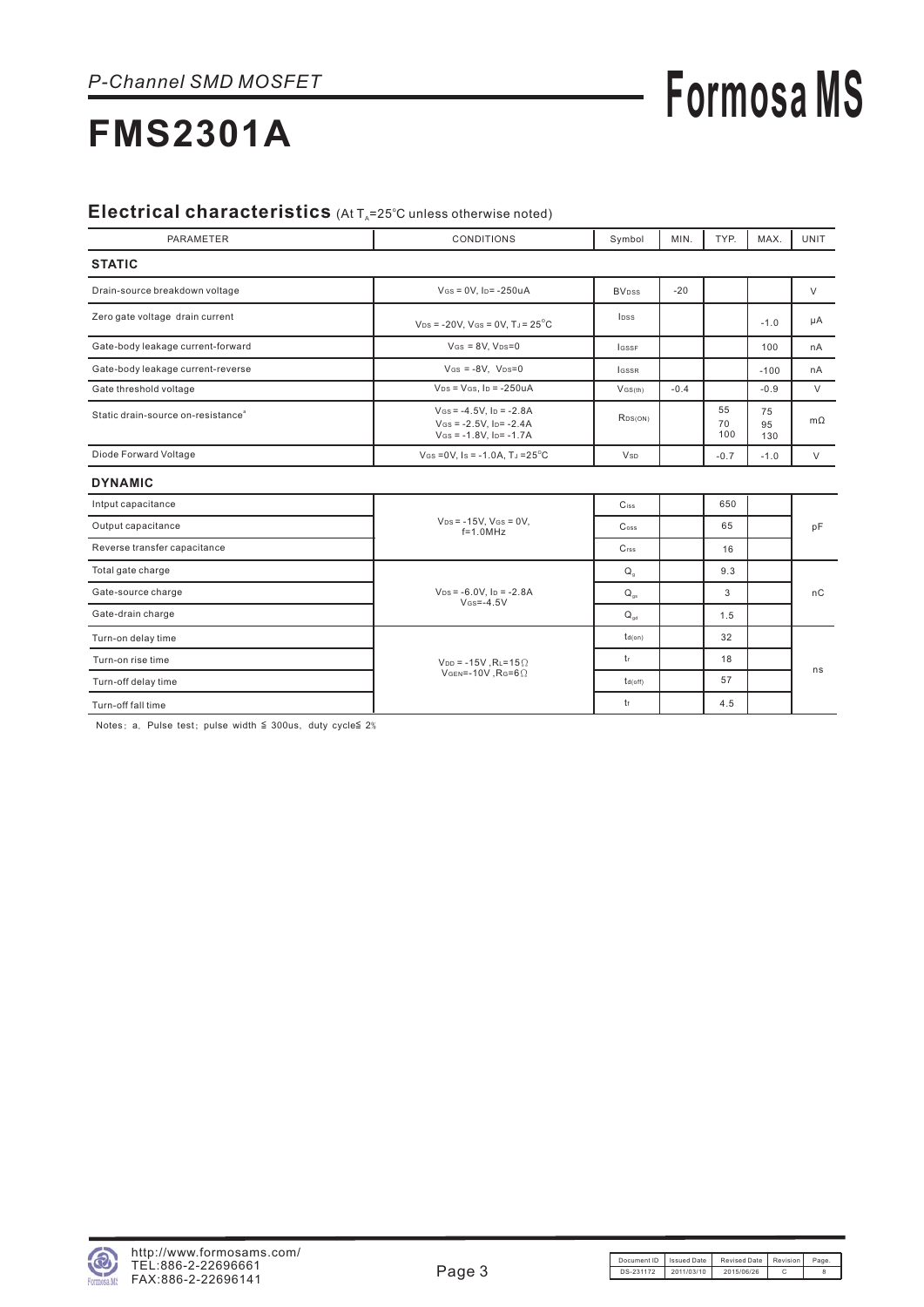



Document ID | Issued Date | Revised Date | Revision | Page DS-231172 2011/03/10 2015/06/26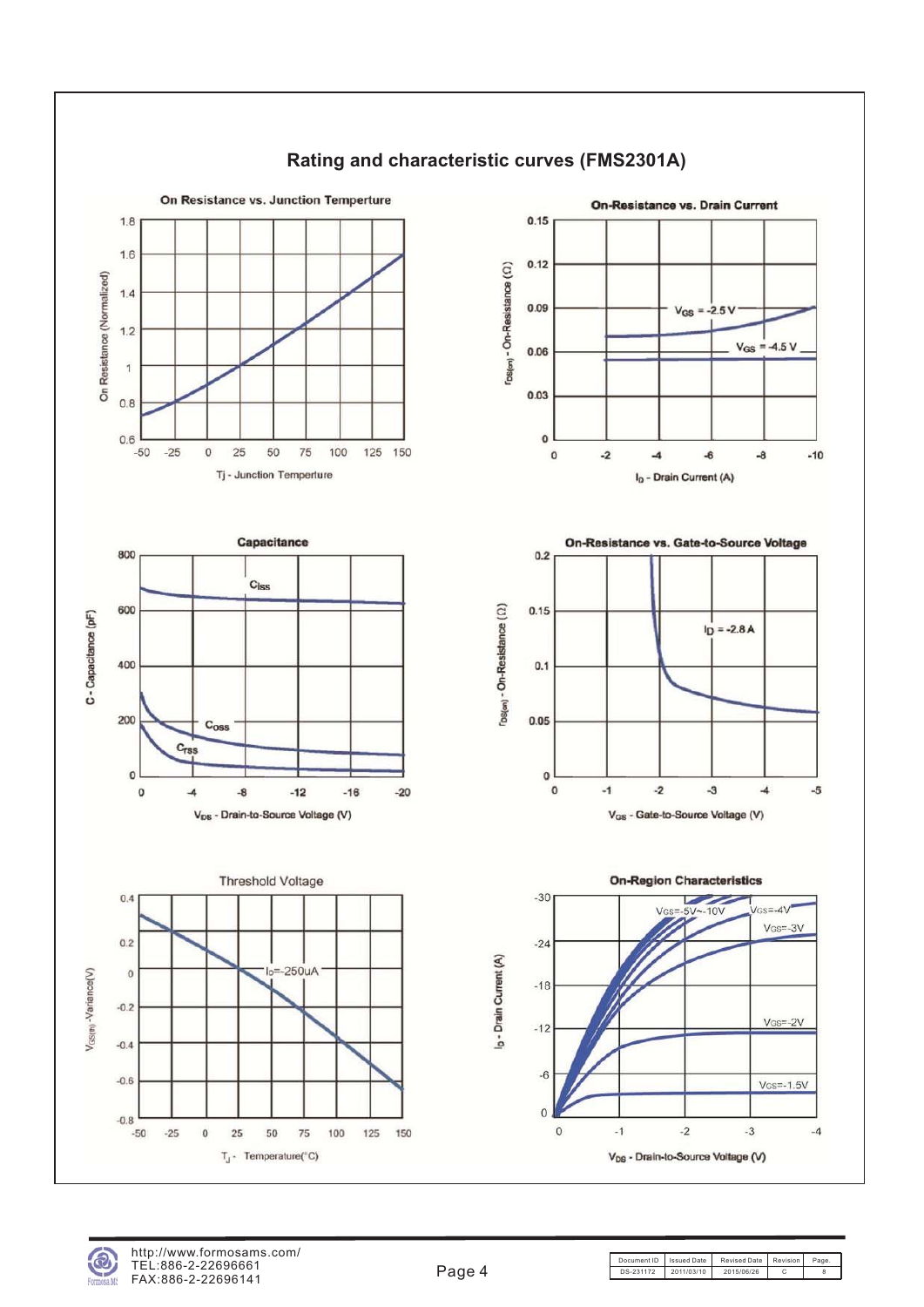

### **Rating and characteristic curves (FMS2301A)**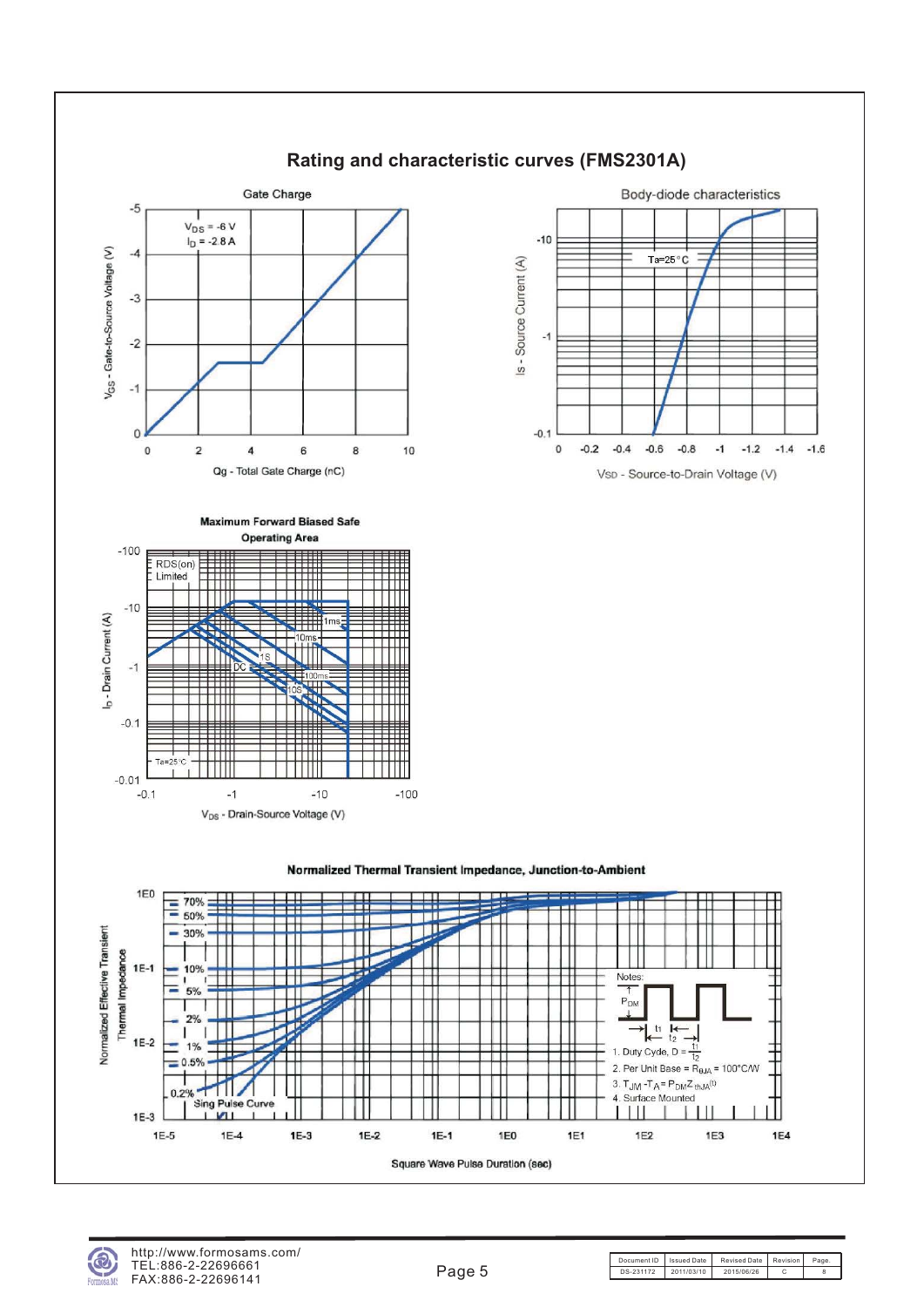### **Pinning information**



#### **Marking**

| Type number     | Marking code              |
|-----------------|---------------------------|
| <b>FMS2301A</b> | <b>WAAG0A</b><br>(Note 1) |

**Note: 1.**

- $P/N$  :
- WAAG is FMS2301A-H "

WAA" shown on the 1st~3rd position on --- FMS2301A "

G" shown on the 4th position on --- Green product-Halogen free "

 $D/C$  :

0A is the sequence of "0-9" & "A~Z"

0~9 shown on the 5th position on ---2010~2019

A~Z shown on the6th position on ---1week~26week

<u>A~Z</u> shown on the 6th position on ---27week~52week

### **Suggested solder pad layout**

#### **SOT-23**



Dimensions in inches and (millimeters)

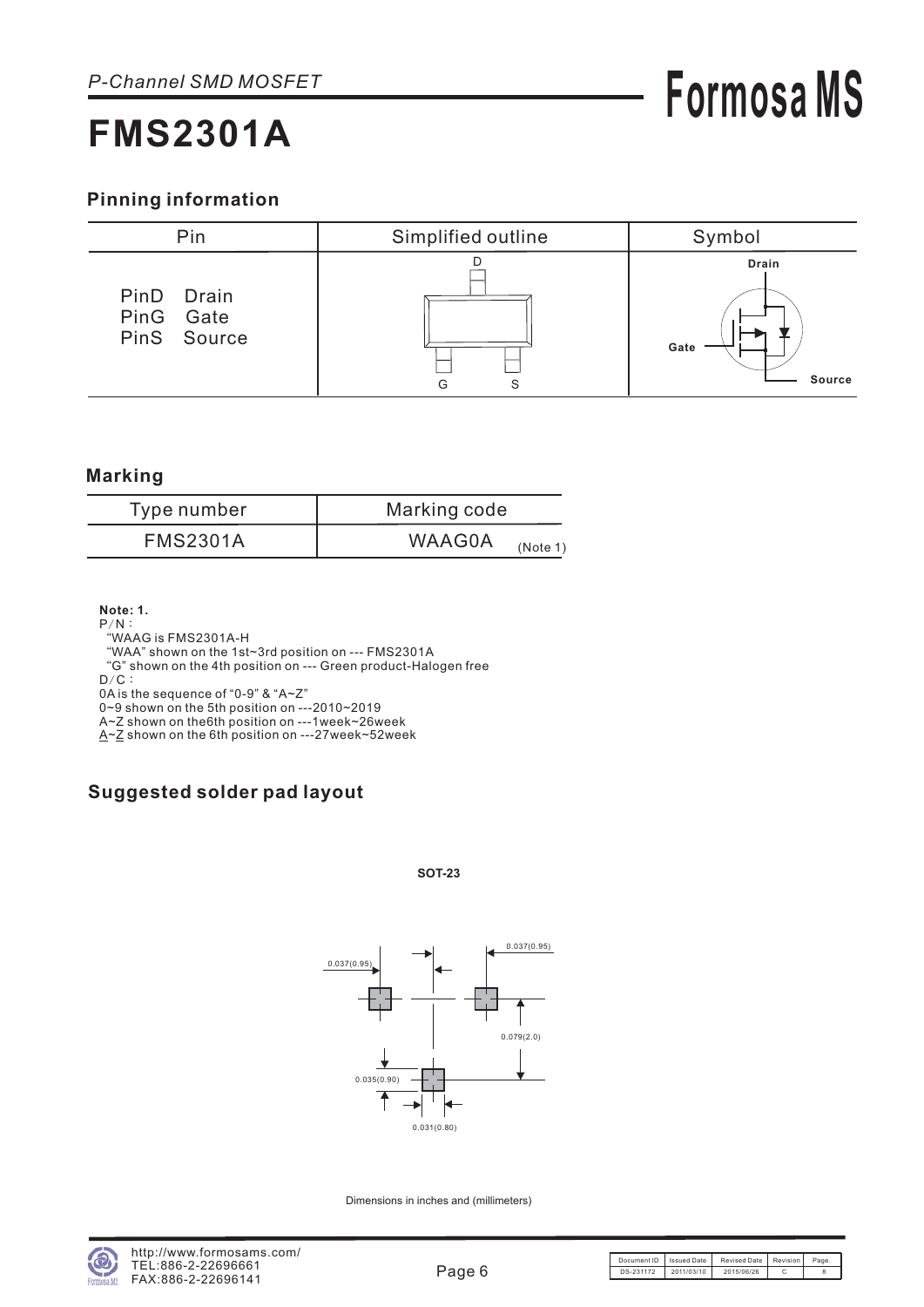# **Formosa MS**

## **FMS2301A**

### **Packing information**





W<sub>1</sub>

D

|                           |                |           | unit:mm                      |
|---------------------------|----------------|-----------|------------------------------|
| Item                      | Symbol         | Tolerance | $SOT-23$                     |
| Carrier width             | A              | 0.1       | 3.15                         |
| Carrier length            | B              | 0.1       | 2.77                         |
| Carrier depth             | C              | 0.1       | 1.22                         |
| Sprocket hole             | d              | 0.1       | 1.50                         |
| 13" Reel outside diameter | D              | 2.0       | $\qquad \qquad \blacksquare$ |
| 13" Reel inner diameter   | D <sub>1</sub> | min       | $\overline{\phantom{0}}$     |
| 7" Reel outside diameter  | D              | 2.0       | 178.00                       |
| 7" Reel inner diameter    | D <sub>1</sub> | min       | 55.00                        |
| Feed hole diameter        | D <sub>2</sub> | 0.5       | 13.00                        |
| Sprocket hole position    | F              | 0.1       | 1.75                         |
| Punch hole position       | F              | 0.1       | 3.50                         |
| Punch hole pitch          | P              | 0.1       | 4.00                         |
| Sprocket hole pitch       | P <sub>0</sub> | 0.1       | 4.00                         |
| Embossment center         | P <sub>1</sub> | 0.1       | 2.00                         |
| Overall tape thickness    | т              | 0.1       | 0.23                         |
| Tape width                | W              | 0.3       | 8.00                         |
| Reel width                | W <sub>1</sub> | 1.0       | 12.0                         |

Note:Devices are packed in accor dance with EIA standar RS-481-A and specifications listed above.